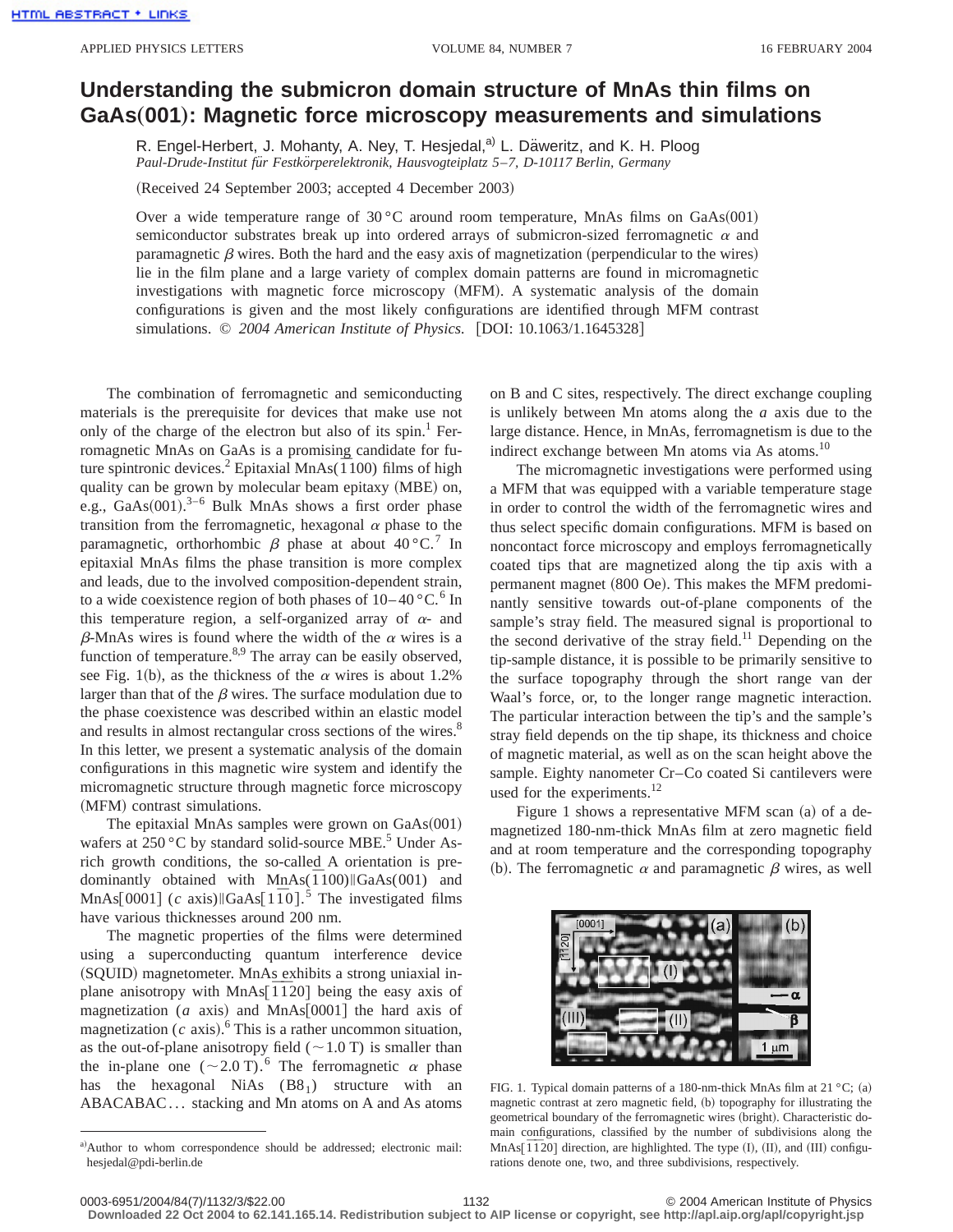

FIG. 2. Comparison of the measured domain patterns (left column), the most probable domain configurations (middle column), and the simulated MFM contrast (right column) for the common domain types (I-III). Black and white lines in the domain configuration pictures indicate 180° Bloch domain walls pointing out of and into the surface plane, respectively. The dotted gray lines mark the border between subdomains.

as the crystal orientation, are indicated in the figure. Domains are formed in ferromagnetic materials in order to minimize the magnetic stray field energy. The domain structure is thus a consequence of the limited dimensions of the ferromagnet. SQUID measurements were carried out in and out of plane (not shown), revealing that virtually all moments lie in the film plane along the MnAs $\overline{1}$  $\overline{1}$ 20] direction. Consequently, the MFM contrast is due to the stray field of the individual bar magnets and the 180° Bloch walls that separate domains of opposite orientation. In the investigated temperature range (below  $40^{\circ}$ C), out-of-plane magnetized ferromagnetic clusters have no apparent influence on the contrast.<sup>13</sup>

Three typical domain configurations are highlighted in Fig. 1, marked  $(II)$ ,  $(II)$ , and  $(III)$ . The classification is based on the number of subdivisions along the easy-axis direction. The simplest configuration, type  $(1)$ , consists of one subdivision, i.e., the whole wire is either magnetized parallel or antiparallel to the  $\left[\overline{1} \overline{1} 20\right]$  direction across its width. In the demagnetized state, the individual bar magnets line up with alternating orientation along the wire  $(in the [0001]$  direction), separated by  $180^\circ$  Bloch walls, leading to a zig-zagshaped contrast in MFM. Alternating type (I) domains are present in the temperature range from around 10 to  $30^{\circ}$ C and have a temperature-independent average width in the [0001] direction of 190 nm. Below  $10^{\circ}$ C, the MnAs wires have expanded in width to a degree where the magnetic behavior is governed by the inter-wire coupling, favoring domains that stretch across several wires. $14$  Above the upper temperature limit, the wires narrow below a critical limit where only one subdivision is stable. However, only type  $(I)$ domains that are extended in the  $[0001]$  direction are then observed. It should be noted that the transformation of the extended domains upon cooling does not necessarily proceed via the type  $(I)$  domains into the coupled wire phase below  $10^{\circ}$ C. The type (II) domains have two possible configurations of the two subdomains, as illustrated in Fig.  $2(II)$ , with the moments facing each other or pointing away from each other. Triple-split domains  $[type (III)]$  have a more complex appearance. They exist in an unevenly split subdomain partitioning [see Fig.  $2(III)$ ] with the respective configurations. From MFM temperature cycles it is known that the third subdomain appears upon cooling gradually, leading to an even partitioning ratio at room temperature. If the wire is more strongly strained, e.g., near a wire junction or termination, the wire expansion occurs suddenly and evenly partitioned subdomains appear even at higher temperatures.

In order to understand the domain structure that leads to the apparent MFM image, we performed simulations of the MFM contrast.<sup>11</sup> The simulation consists of an analysis of the MFM response, followed by calculating the stray field of the assumed micromagnetic structure of the sample and the magnetized tip. An alternative formulation of the problem is given by Ref. 15. The total force acting on the tip due to the magnetic stray field of the sample is given by:  $\mathbf{F}_{\text{tot}}(\mathbf{r})$  $=\int_{\text{tip}}(\mathbf{M}_{\text{tip}}(\mathbf{r}')\cdot\nabla_{\mathbf{r}})\mathbf{B}_{\text{sample}}(\mathbf{r}-\mathbf{r}')d^3\mathbf{r}'$ , i.e., the force is obtained by assuming the tip to be composed of dipoles interacting with the external magnetic field of the sample. As the MFM is based on noncontact mode force microscopy, the measured quantity is the frequency shift which is proportional to the derivative of the normal component of the total tip-sample interaction force (normal means perpendicular to the cantilever surface).

For simplification it is assumed that the magnetizations of tip  $\left[\mathbf{M}_{\text{tin}}=(0,0,M_{z})\right]$  and sample are absolutely hard and therefore not able to influence each other. Furthermore, the unit vector along *z* is collinear to the surface normal of the sample:  $\mathbf{n}=\mathbf{e}_z$ . Now, only the *z* component of the total force gradient contributes to the frequency shift, yielding:

$$
F'_{z}(\mathbf{r}) = \int_{\text{tip}} \left( M_{z}(\mathbf{r}') \cdot \frac{\partial^{2}}{\partial z^{2}} B_{z}(\mathbf{r} - \mathbf{r}') d^{3} \mathbf{r}' \right). \tag{1}
$$

For the calculations the tip is assumed to be a spherically shaped surface with a radius of 120 nm.

We simulate the interaction between the tip and the stray field of the sample, originating from a given distribution of magnetic moments. Reasonable magnetization distributions are assumed, based on the information from SQUID measurements. The stray field is derived with the help of the magnetostatic potential, taking only magnetic dipoles into account and by integrating the elementary dipoles over the sample volume. It is further assumed that the magnetic dipole strength is constant and uniformly distributed. The direction of the magnetic dipoles is variable, because the total stray field consists of two different contributions: domains with an in-plane magnetization along the easy axis and the Bloch walls exhibiting an out-of-plane magnetization. This results in different distance dependencies of the in-plane and out-of-plane magnetic stray field components in the *z* direction. The thickness of the Bloch wall was estimated from MFM measurements to be roughly 10 nm, as the exchange stiffness *A* of MnAs is presently not known.

Figure 2 shows the comparison of the measured MFM contrast and the simulated contrast for the proposed domain configurations for types  $(I-HII)$ . Type  $(I)$  domains, where the wires are single domain across its width, are typical for the upper and lower limit of the temperature coexistence region of  $\alpha$  and  $\beta$  MnAs. Very narrow wires tend to be also single domain along their whole length (in [0001] direction) of some  $\mu$ m. The alternating type (I) domains are appearing as zig-zag shaped at lower resolution (i.e., higher working distance). At higher resolution, bright areas are visible at the **Downloaded 22 Oct 2004 to 62.141.165.14. Redistribution subject to AIP license or copyright, see http://apl.aip.org/apl/copyright.jsp**